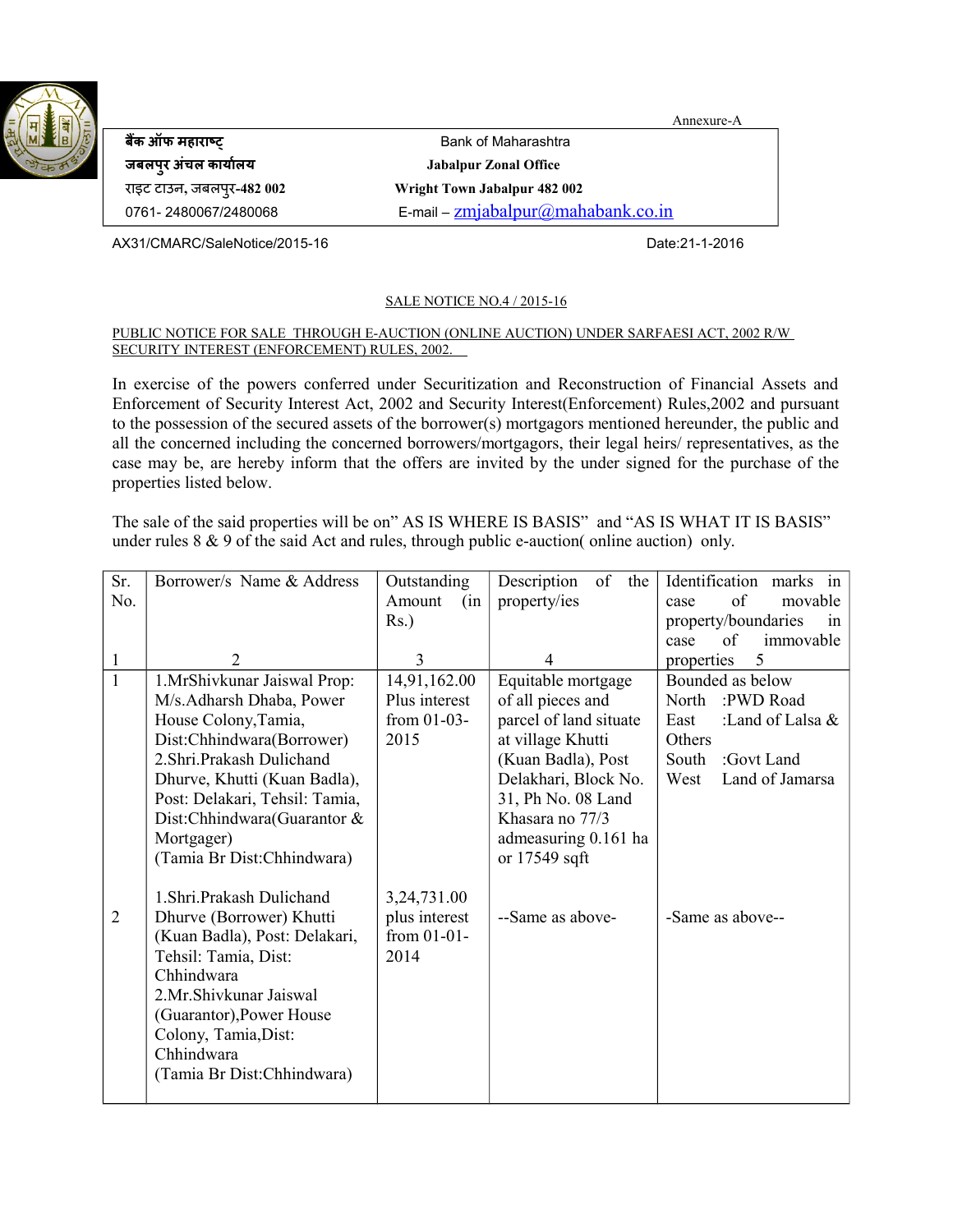| Mr. Anil Jain, Kunda, Tehsil:<br>1,95,276.00<br>Chourai Dist: Chhindwara<br>plus interest<br>(Kunda Br, Dist:Chhindwra)<br>from $01-06$ -<br>2014 | Bounded by<br>Landed property at<br>Pipariyalakkha, ward<br>North :Plot $No-249$<br>no 12, Ph no 34/19,<br>South : Road,<br>Block No176, area<br>East: Road<br>825 sqft, RI Circle-<br>West: Rest land of seller,<br>Chourai, Tehsil:<br>plot no $-251$<br>Chourai, Dist:<br>Chhindwra Jabalpur |
|---------------------------------------------------------------------------------------------------------------------------------------------------|-------------------------------------------------------------------------------------------------------------------------------------------------------------------------------------------------------------------------------------------------------------------------------------------------|
|---------------------------------------------------------------------------------------------------------------------------------------------------|-------------------------------------------------------------------------------------------------------------------------------------------------------------------------------------------------------------------------------------------------------------------------------------------------|

| Sl.            | Reserve       | <b>Earnest Money</b> | Date, Time         | Last Date of  | Last date          | Name and contact details of the   |
|----------------|---------------|----------------------|--------------------|---------------|--------------------|-----------------------------------|
| N <sub>0</sub> | Price $(Rs)$  | Deposit (EMD)        | $of E-$            | Submission    | of                 | Service Provider                  |
|                |               | <b>Rs</b>            | Auction            | of EMD        | submission         |                                   |
|                | 6             |                      | 8                  | 9             | of Bid $-10-$      | $-11-$                            |
| $1\&$          | $10,92,000/-$ | $1,09,200/-$         | 26-02-2016         | 25-02-2016    | $25-02-$           | M/s. e-Procurement Technologies   |
| 2              |               |                      | $11.30$ am to      | up to $05.00$ | $2016$ up to       | Ltd.-Auction Tiger, A-201, Wall   |
|                |               |                      | $02.00 \text{ pm}$ | pm            | $05.00 \text{ pm}$ | Street-II, Opp. Orient Club, Near |
|                |               |                      | <b>IST</b>         |               |                    | Gujarat College, Ahmedabad-       |
|                |               |                      |                    |               |                    | 380006, Gujrat, India.            |
|                |               |                      |                    |               |                    | contact website:                  |
|                |               |                      |                    |               |                    | https://bom.auctiontiger.net.     |
| 3              | $2,06,000/$ - | $20,600/-$           | 26-02-2016         | 25-02-2016    | $25-02-$           | Contact No. Tel:079-40230 823-    |
|                |               |                      | $11.30$ am to      | upto $05.00$  | $2016$ upto        | 21-24-14-15-16-17-18-19-20,       |
|                |               |                      | $02.00 \text{ pm}$ | pm            | $05.00 \text{ pm}$ | Contact Persons: Mr. Hrushikesh   |
|                |               |                      | <b>IST</b>         |               |                    | 9558016411 Fax 079-40230847       |
|                |               |                      |                    |               |                    | $E$ -mail:                        |
|                |               |                      |                    |               |                    | Hrushikesh@auctiontiger.net &     |
|                |               |                      |                    |               |                    | mp@auctiontiger.net               |
|                |               |                      |                    |               |                    |                                   |

Earnest Money Deposit(EMD) shall be remitted through RTGS/NEFT to the credit of BOM Zonal Office, Jabalpur Account No. 60164541683 with Bank of Maharashtra, Main Branch, Jabalpur IFSC code: MAHB0000431 before submitting the tender online. The Said EMD shall be adjusted in the case of highest bid, otherwise refunded without interest.

The successful bidder shall have to deposit 25% of the purchase amount (over and above Earnest Money already paid), immediately on closure of the e-auction sale proceedings on the same day in the mode stipulated above. The balance of the bid amount shall have to be deposited on or before the fifteenth day of confirmation of sale.

The intending purchasers can inspect the property/ies with prior appointment at his /her own expenses on 22-02-2016 between 11 am and 5 pm. For prior appointment please contact The Branch Manager, Tamia Branch,Dist: Chhindwara, Mr Mr.Anil Kujur Tel No 07149-272225, Mobile No 9407002980.for property at Sl No.1and 2 and The Branch Manager, Kunda Branch,Dist;Chhindwara Mr.Alok Kumar TelNo 07166-262229, Mobile No. 8805921596 for property at Sl.No3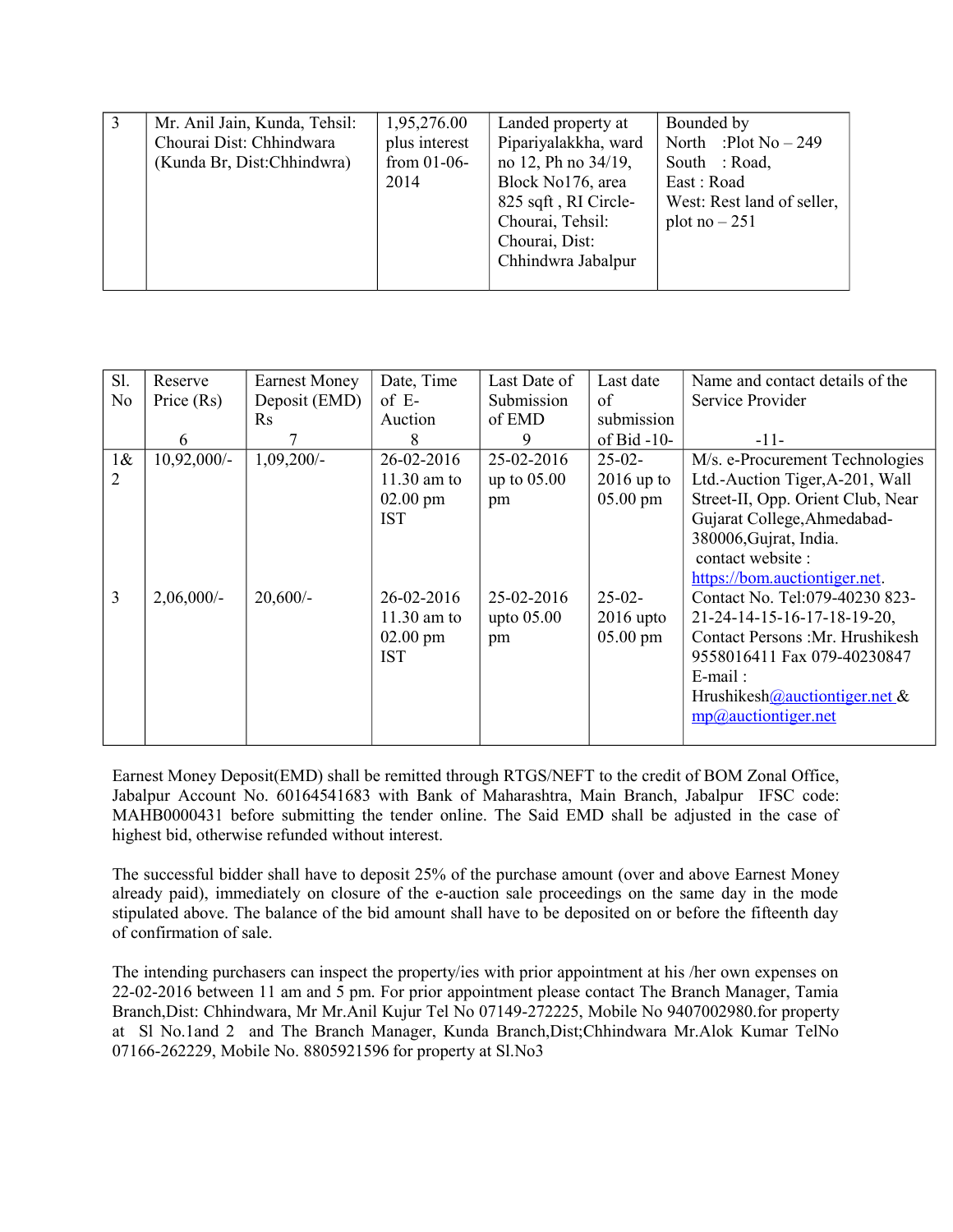Bidders are advised to go through the Bank's website http:www.bankofmaharashtra.in/propsale.asp for detailed Terms and Conditions of the Auction Sale before submitting their bids and taking part in eauction sale proceedings.

Place: Jabalpur Authorized Officer Date: 21-01-2016 Bank of Maharashtra, Jabalpur Zone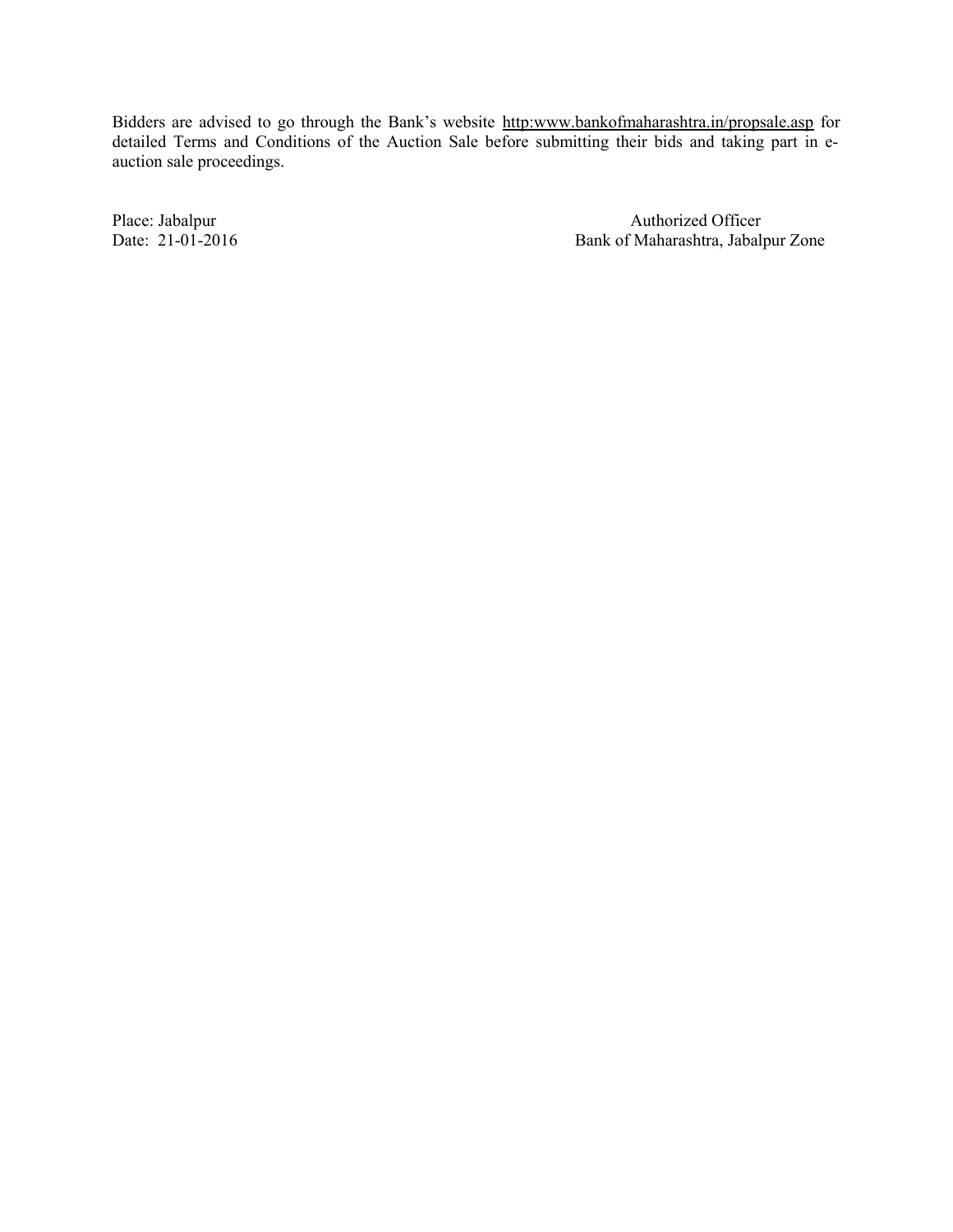

# Annexure-B

**बकैं ऑफ महहारहाषष** Bank of Maharashtra

**जबलपुर अंचल कहार्हाालर् Jabalpur Zonal Office**

राइट टाउन**,** जबलपुर**-482 002 Wright Town Jabalpur 482 002**

0761- 2480067/2480068 E-mail – [zmjabalpur@mahabank.co.in](mailto:zmjabalpur@mahabank.co.in)

AX31/CMARC/SaleNotice/2015-16 Date -21-01-2016

# **(TO BE DISPLAYED ON BANK'S WEBSITE)**

Terms & Conditions for E-Auction Sale Notice No. 04/2015-16

1.The auction sale will be On line E-Auction/Bidding through website [https://bom.auctiontiger.net](https://bom.auctiontiger.net/) on 26-02-2016 for mentioned property from 11.30 am to 2.00 pm with unlimited extensions of 5 minutes duration each. Intending bidder should hold a valid e-mail ID.

2. Bidders are advised to go through the website **http:www.bankofmaharashtra.in/propsale.asp** for detailed terms and conditions of auction sale before submitting their bids and taking part in the E-auction sale proceedings.

3. Registration with Auctioneer company for bidding in e-auctioning as per the requirement of the Auctioneer Company is essential.

4. Offer should be submitted online only in the prescribed format with relevant details, as available on the website from date of publication.

5. Interested Bidders should have their own arrangements for internet service. Internet connectivity and other paraphernalia requirements shall have to be ensured by the bidders themselves.

6. Bidder staying abroad/NRIs/PIOs/Bidders holding dual citizenship must submit photo page of his/her valid Indian Passport.

7. All person participating in the E-Auction should submit sufficient and acceptable proof of their identity, residence address and copy of PAN/TAN cards etc. The bidders should upload scanned copies of PAN Card and proof of residential address , while submitting e-tender . The bidders others than individual should also upload proper mandate for e –bidding.

8.Prospective Bidders may avail online training from contact website [https://bom.auctiontiger.net.](https://bom.auctiontiger.net/) Contact No. Tel:079-40230 823-21-24-14-15-16-17-18-19-20, Contact Persons :Mr. Hrushikesh 9558016411 Fax 079-40230847 E-mail : hrushikesh *Q*auctiontiger.net & mp *Q*auctiontiger.net

9. E-Auction is being held on "AS IS WHERE IS AND WHATEVER THERE IS BASIS". The bidder/purchaser should make their own inquiries regarding any statutory liabilities ,arrears of tax, claims etc. by themselves before making the bid. The Bank, does not undertake any responsibility to procure any permission/license , NOC , etc. in respect of the property offered for sale or for any dues like outstanding water/service charges , transfer fees, electricity dues , dues of the municipal corporation /local authority /Cooperative Housing Society or any other dues,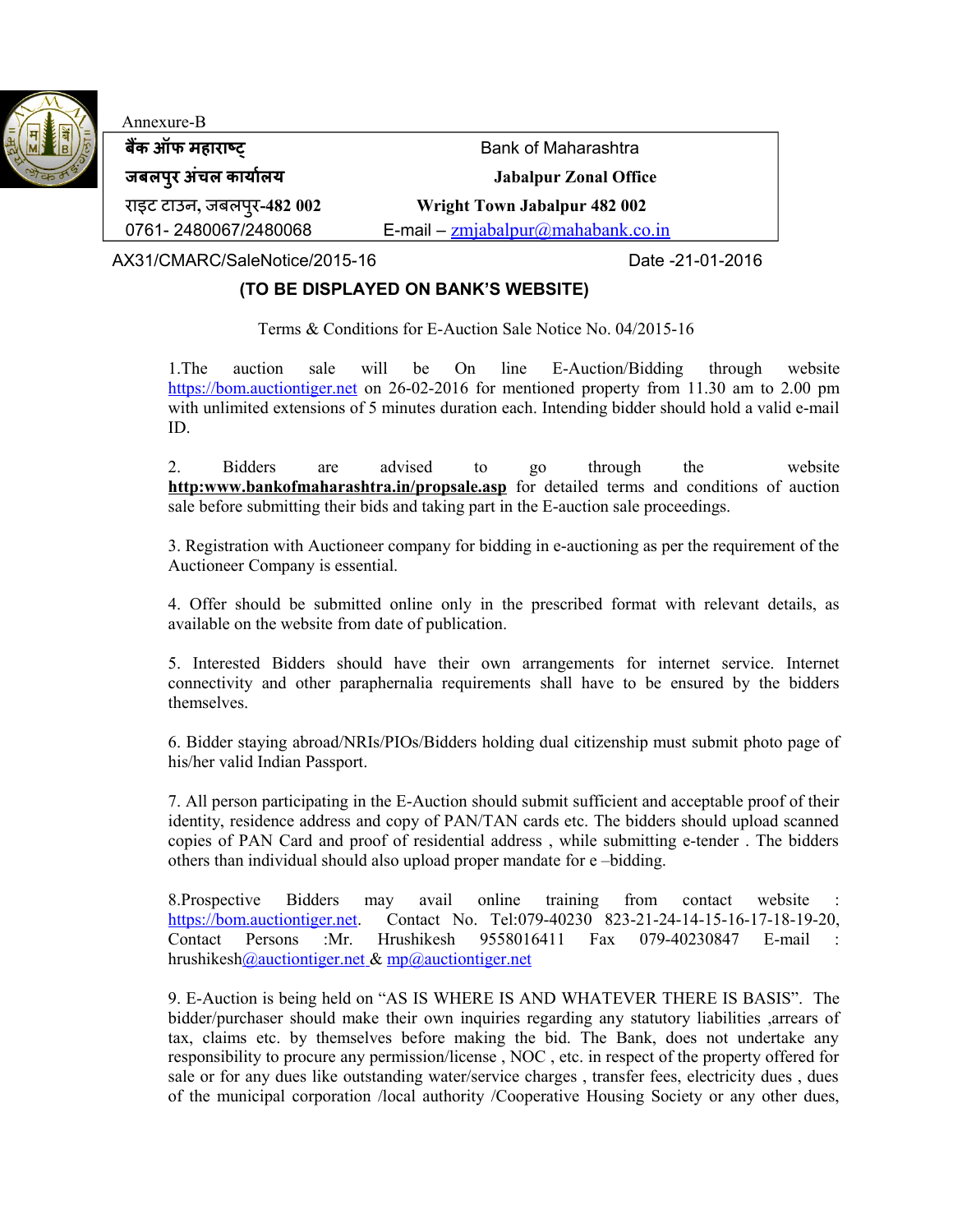taxes, levies, fees,/transfer fees if any, in respect of and /or in relation to the sale of the said property.

10.The intending purchasers can inspect the property /ies with prior appointment at his/her own expenses on22-02-2012 between 10 am and 5pm. For prior appointment please contact For prior appointment please contact The Branch Manager, Tamia Branch,Dist: Chhindwara, Mr Mr.Anil Kujur Tel No 07149-272225, Mobile No 9407002980.for property at Sl No.1and 2 and The Branch Manager, Kunda Branch,Dist;Chhindwara Mr.Alok Kumar TelNo 07166-262229, Mobile No. 8805921596 for property at Sl.No3

11. **Earnest Money Deposit(EMD) shall be remitted through RTGS/NEFT to the credit of BOM Zonal Office, Jabalpur Current Account No. 60164541683 with Bank of Maharashtra, Main Branch, Jabalpur IFSC code: MAHB0000431 before submitting the tender online. The Said EMD shall be adjusted in the case of highest bid.** In respect of others /unsuccessful bidders the EMD will be refunded without interest through RTGS/NEFT to the account from which it is received .

12. A copy of the tender along with the enclosures submitted online(also mentioned the UTR No. and the account number through which EMD is remitted shall be forwarded to the respective branch Manager, Bank of Maharashtra ,Tamia so as to reach on or before 25/01/2016

13. Bidder may give offers either for one or for all the properties. In case of offers for more than one property bidder will have to deposit the EMD for each property.

14. Highest bid will be provisionally accepted on "subject to approval" basis and the highest bidder shall not have any right/title over the property until the sale is confirmed by the Authorised Officer.

15. The successful bidder shall have to deposit 25% of the purchase amount (over and above Earnest Money already paid ), immediately on closure of the e-auction sale proceedings on the same day in the mode stipulated in clause 11 above. The balance of the bid amount shall have to be deposited on or before the fifteenth day of confirmation of sale.

16. On confirmation of the sale by the bank and compliance of the terms of payment, the Authorized officer shall issue a certificate of sale of the said property in favor of the successful bidder/purchaser in the form given in Appendix V to Enforcement of Security Interest Rules. The sale certificate shall be issued only in the same name in which the tender is submitted.

17. The successful bidder would bear all the charges/fees payable for conveyance such as stamp duty, registration fee or any other coast. as applicable as per the law. All statutory /non statutory dues , taxes, rates, assessments, charges fees etc will be the responsibility of the successful bidder only.

18. In the event of any default in payment of any of the amounts, or if the sale is not completed by reason of any default on the part of the successful bidder, the Bank shall be entitled to forfeit all the monies till then paid by the successful bidder and put up the property in question for resale/disposal in its absolute discretion and the defaulting successful bidder shall forfeit all claim to the property or to any part of the sum for which it may be subsequently sold.